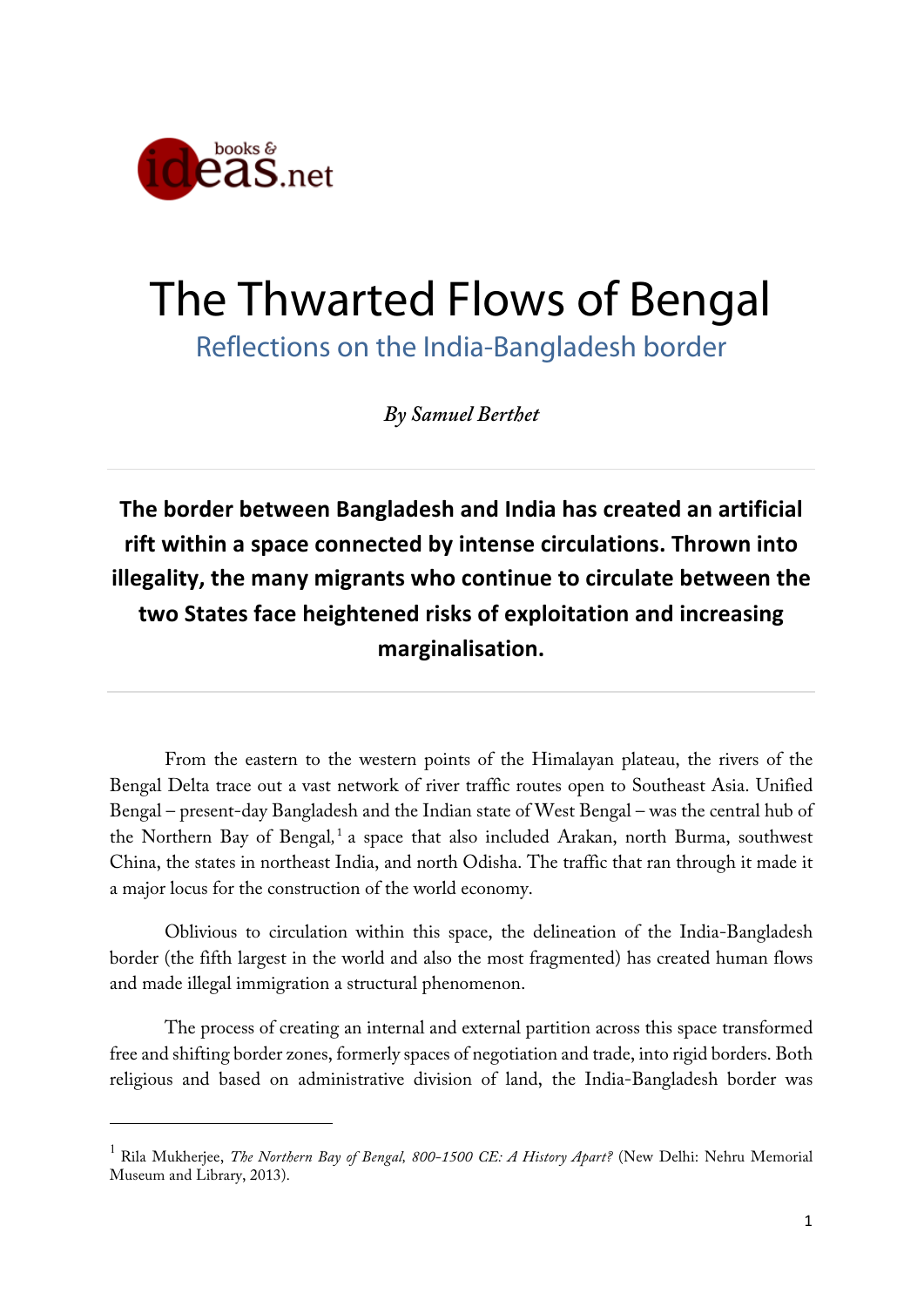imposed to the detriment of networks of sociability born from intense circulation and complex interdependencies. The true significance of analysing the ambivalence between map and land lies here. Of Bangladeshi migration to India, how much was generated by the border and how much pre-existed it? In what framework can we place the recent plans for corridors within the Northern Bay of Bengal, a space in which Bangladesh, Bengal, and northeast India all hold a central place?



*The border between India and Bangladesh flies in the face of both geomorphological realities and human circulation.*

#### **Partition: from exodus to migration**

'Partition' is the accepted term for the creation of the India-Pakistan border in 1947, which then resulted, in 1971, in the border separating India and Bangladesh. In 1905, an initial attempt at partition between west and east Bengal by Viceroy Lord Curzon led to violent resistance towards the British colonial administration under the auspices of the *swadeshi*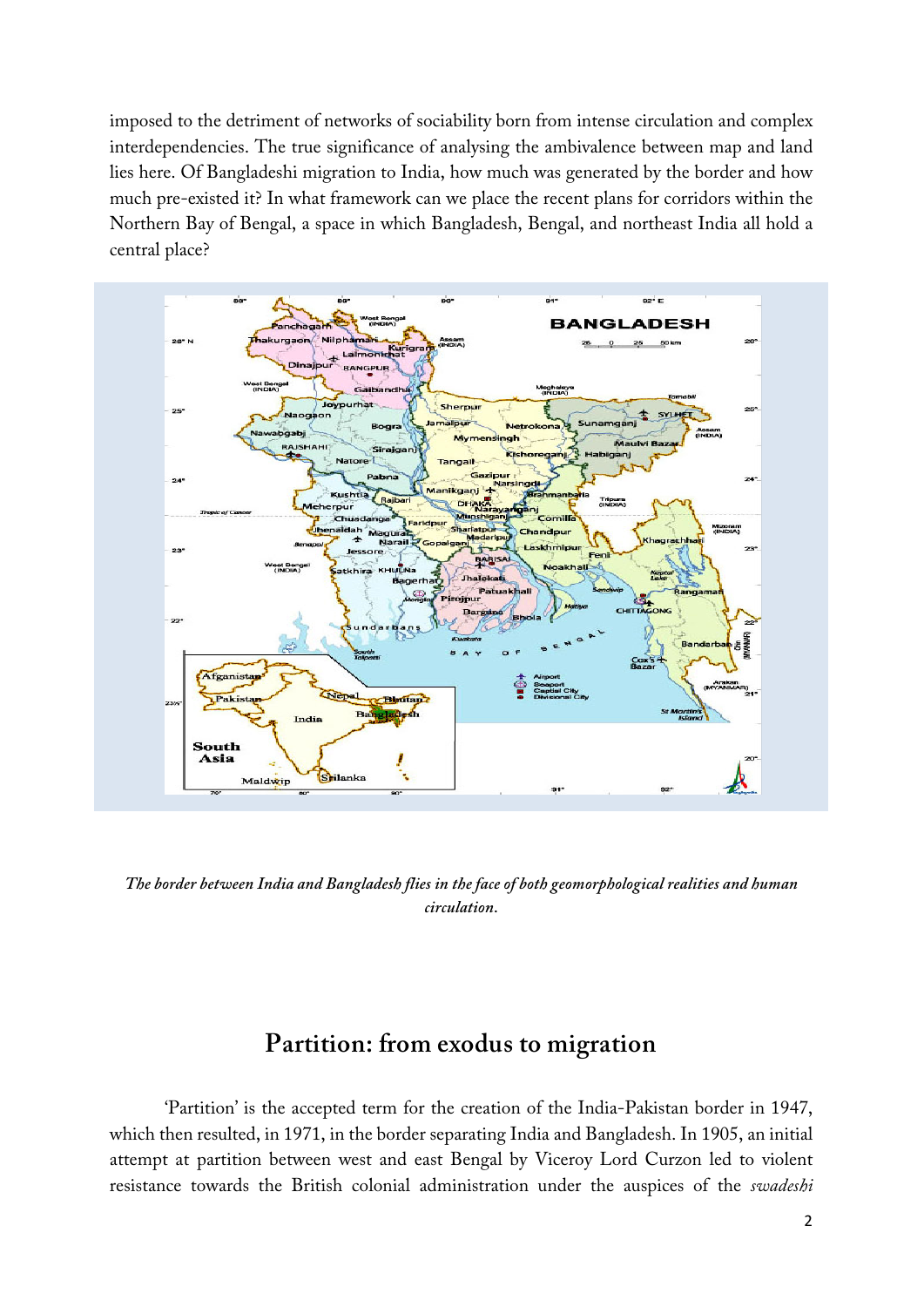movement. *Le Temps,* a French moderate newspaper with quasi-official status, wrote on August  $21<sup>st</sup>$ , 1906: 'In the eyes of Hindus, the major damage caused by this territorial division (...) was that it gave formidable ascendancy over the Hindu minority to the Muslim majority in the new province and split up the Hindus' homeland in an arbitrary fashion (…)'. The newspaper interpreted the first attempt at partition as 'a wrong that can still be righted (…) because the Bengalis' discontent was beginning to spread among the 300 million inhabitants of this vast empire'. In the same newspaper, three days later, the promotion of religious identities pursued by British authorities in India gave rise to the following comment: 'It would be imprudent to consider encouraging, as some are already doing, the aspirations of the Muslim minority in a direction that is hostile to Hindus. Divide and rule is a short-lived maxim of government'.

From 1909 onwards, the division of the Hindu and Muslim electorate reshaped the political landscape, placing religious identity at the heart of the political game. Nationalist aspirations began to take on an exclusively religious dimension in the work and propaganda of several representatives of the Hindu and Muslim communities. In the 1930s, the plan to separate the Muslim and Hindu populations into two separate territories was born, driven by Mohammed Jinnah, leader of the Muslim League, an opposition party to the Congress. In 1947, this project came into effect with the creation of Pakistan. Both its name and constitution reflected its religious identity, unlike India, which, under Prime Minister Nehru, was framed as a secular nation. However, Hindu nationalist culture continued to develop in India in the domestic sphere, also finding some support in the spheres of power.

The border between Bangladesh and India was set up in two main stages. Partition proper took place on August 15<sup>th</sup>, 1947 and divided the British Empire in India into two parts, with East Bengal made a part of Pakistan. This division took the notion of religious territoriality to its extreme. The two parts of the Pakistani territory were separated from the Indian territory by about 1,500 kilometres. West Pakistan stretched from the Punjab and the Sindh to Afghanistan and Iran, while East Pakistan included East Bengal, the Chittagong region and the Chittagong Hill Tracts, a hilly region with a mostly tribal, non-Bengali population where Muslims made up no more than 3% of the population.

The 1947 Partition was followed by mass massacres between the different religious communities, essentially Hindu and Sikh on the one hand, and Muslim on the other. The total number of casualties remains unknown today. No sooner had they been created than the two nations were the stage for the massive re-appropriation of exiles' wealth and land by members of the now majority religion. Partition led to the exodus of over 14.5 million people, with some 11 million fleeing to the Punjab and just over 3 million to Bengal, already bled dry by the huge famine of 1943-1944. Unlike the Punjab, the flow of refugees and migrants from East Pakistan to India continued over the years to come. In March 1971, on the eve of Independence, more than 4 million migrants were counted just in the Indian state of neighbouring West Bengal, making up 10% of the state's population. In Calcutta, they made up 27% of the population.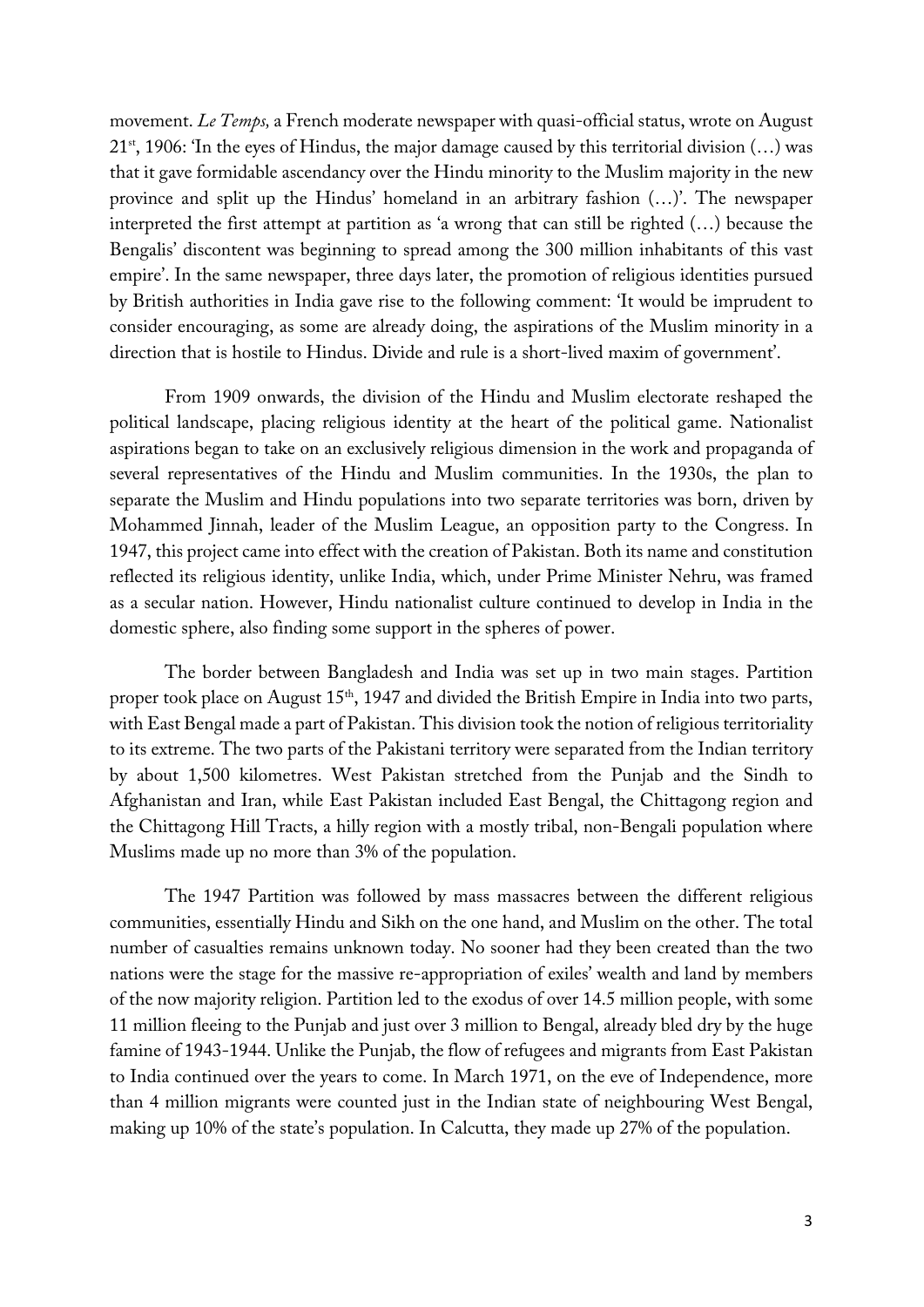On December 16th, 1971, thanks to India's military help, Bangladesh gained independence after ten months of conflict with Pakistan. During the conflict, the Pakistani army conducted a genocide, denounced by representatives of international civil society but not officially recognised by global bodies. 10 million refugees were taken in by the Indian government. While West Bengal was the destination of most refugees, the other states neighbouring Bangladesh also took some in, particularly Assam and Tripura, but also all the territories of the Indian union.

Today, the number of illegal Bangladeshi migrants living in Assam is estimated at over 6 million. A rise, far above the national average, in enrolments on the electoral register drew attention to this immigration. In the neighbouring state of Tripura, population shifts have changed the demographics, with the tribal populations, previously in the majority, now in the minority. Bangladeshi immigration has also combined with other migratory flows, particularly from Nepal and other Indian states, in particular West Bengal and Bihar, in a context of a high population growth rate and increasing tensions surrounding identity. In certain states in northeast India, these tensions have led ethnic regionalist movements to demand that certain restrictions on internal movement, established under British colonial rule and abolished after Indian independence, be reinstated.

### **Manufacturing illegality**

Even before the first attempt at Partition, the relationship between East and West Bengal was characterised by economic imbalance. Factories were mainly in the west, while the fertile east provided raw materials. Substantial population flows between East Bengal and neighbouring regions had therefore already taken place during the period that preceded the border division. Partition further heightened this imbalance, as industry was no longer concentrated in another part of Bengal but on the other side of a border separating two Nationstates.

During the genocide of the Liberation War, Hindus and intellectuals were the Pakistani army's main targets. Their assassination or migration, along with the Pakistani army's destruction of the infrastructures of what would become Bangladesh, further exacerbated the disparities between the newly independent country and its Indian neighbour. The development of the textile industry in Bangladesh over the last two decades is largely based on the low cost of labour, which makes it attractive even for the Indian job market.

Alongside legal flows and a massive number of visa applications at Indian consular services in Bangladesh (around 500 000 per year), the India-Bangladesh border also gave rise to illegal human circulation. The first waves of migrants from East Pakistan, whether at the time of Partition or during the Liberation War, were considered refugees. From the 1980s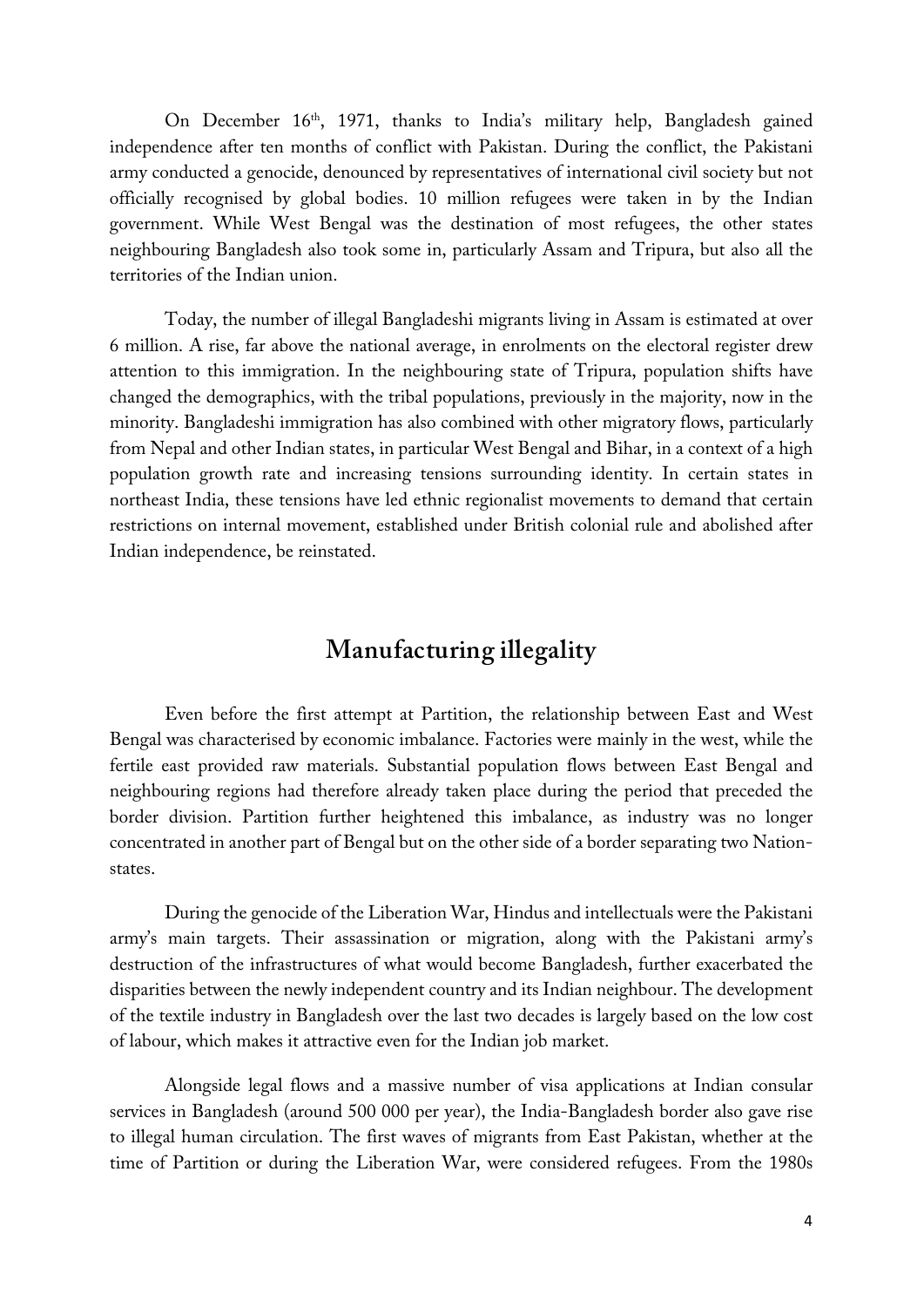onwards, however, and particularly after the 1983 'Illegal Migrant Act', migrants from Bangladesh were considered illegal. However, while this law established the illegality of migrants from Bangladesh, it did not provide any real reception and regulation policy. Data concerning migrants therefore remain very hit and miss. Media estimations put the number of Bangladeshi emigrants in India at 20 million, but do not distinguish between times of migration or types of migration (seasonal migrants, medical tourism, refugees, family reunification, etc.). They also sometimes mistakenly group together workers from West Bengal and workers from Bangladesh under a generic Bengali identity.

This illegality makes it easier for Bangladeshi migrants in India to be exploited. They form a captive electorate, at the mercy of local politicians who exchange voting cards for votes, in a legal context where voting cards serve as proof of identity. At the same time, the political classes denounce this immigration as a threat to the country's territorial integrity. And yet, these migrants play an ever-increasing role in the economy of the states neighbouring Bangladesh and of India in general. Illegal immigration itself also represents an important economy on both sides of the border, through the activity generated by smugglers, fake documentation, paid collusion of state representatives, savings sent home, and, above all, exploitable labour available at lower prices than the Indian market for tasks Indian workers consider beneath them.

The fifth longest border in the world is also, as mentioned above, the most fragmented. It created 123 Indian enclaves in Bangladeshi land and 74 Bangladeshi enclaves in Indian land: 197 enclaves out of the 250 that exist worldwide. Willem Van Schendel has examined the concept of citizenship in these enclaves, where inhabitants find themselves deprived of access to both circulation and the State.<sup>2</sup> Until the 2015 ratification of the exchange of enclaves (the application of which remains to be studied), inhabitants had to use a passport and obtain a visa for any travel outside their village. As none of their villages had administrative or consular services, these citizens were de facto forced into illegality. Moreover, territorial divisions prohibited inhabitants from accessing the surrounding markets, just as it prohibited inhabitants of surrounding villages from accessing their market.

The extremely fragile legal and economic situation of these inhabitants made them vulnerable to all sorts of injustice. Just like the old French lodges in India, the enclaves offered outlaws a refuge beyond the jurisdiction of their State. As all legal economic activity was effectively made impossible in the enclaves, the border generated a clandestine economy based on violating legal circulation. In turn, this clandestine economy fostered the development of larger scale networks of illegal immigration, which became structural for both countries. Despite repeated negotiations since 1958 and various decisions by their respective Parliaments, the two nations' failure to resolve the issue of the enclaves' status proved, until 2015, the incapacity of both States to view the border in terms of different modes of circulation and

 $\overline{a}$ 

<sup>2</sup> Willem Van Schendel, 'Stateless in South Asia, the making of the India-Bangladesh enclaves', *Journal of Asian Studies*, vol. 61, n° 1 (2002), p. 115-147.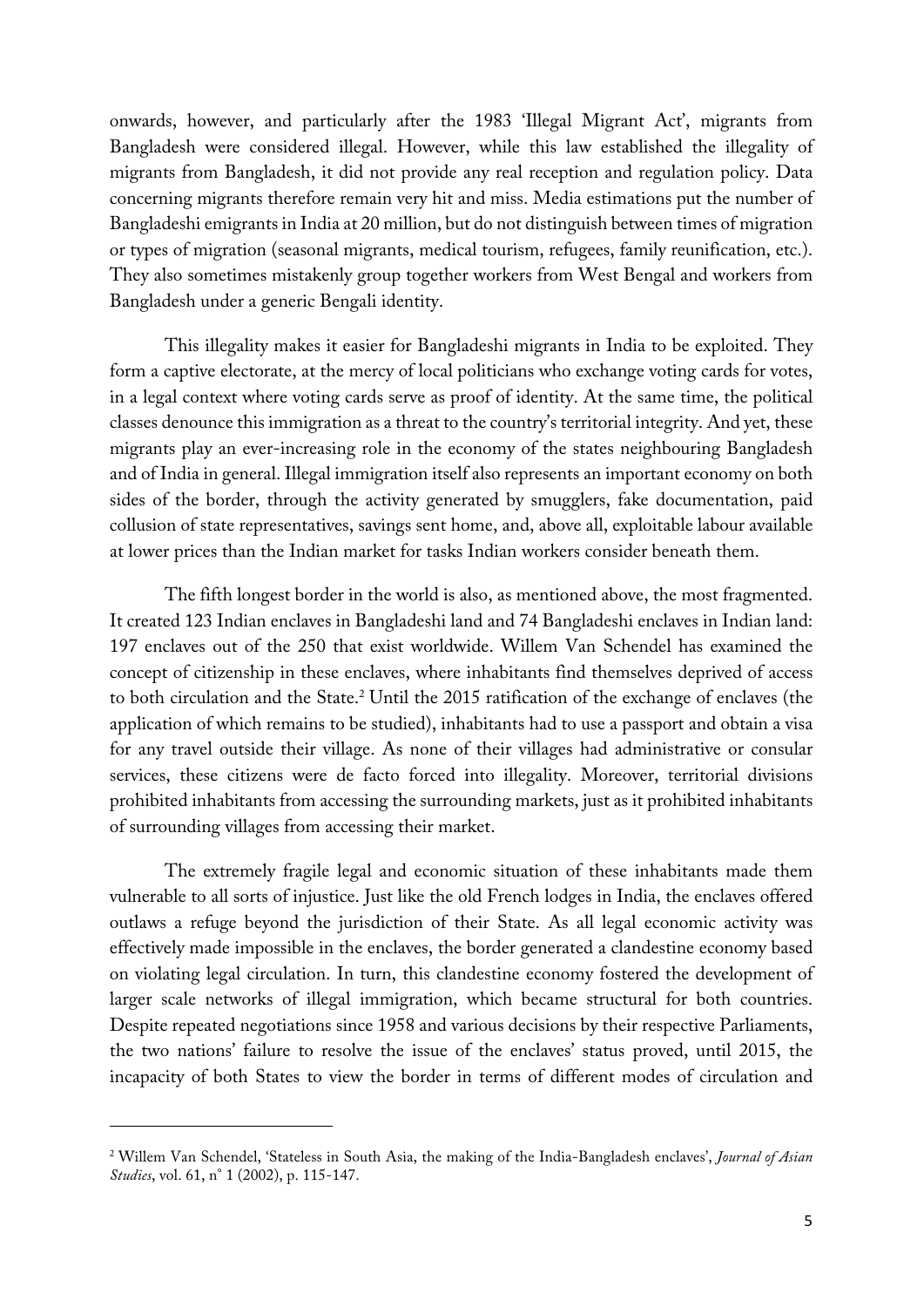transnational citizenship. In May 2015, the Indian Parliament voted an agreement for exchanging the territories of the enclaves, making a potential evolution of the situation conceivable. Official Indian experts testified that the exchanges took place properly. However, the implementation and impact of this agreement remains to be studied.

In order to justify a very slight loss of territory, the Indian Ministry of Foreign Affairs foregrounded the possibility of better securing the border and thereby containing circulation, thanks to a less fragmented delineation. As for the Indian Prime Minister, he has often reiterated his desire to welcome Hindu Bangladeshis. While the situation of the enclaves seems on the point of being resolved, the religious divide and the obstacle to circulation at the origin of the India-Bangladesh border project have not been called into question.

#### **Collective beliefs about the border**

Dividing the British Empire in India up according to religious affiliations fuelled a climate of tension and generated suspicion of members of religious minorities. This is particularly true of cases where these minorities were in the majority in neighbouring countries, for example Hindus in Pakistan and Bangladesh and Muslims in India.

With Bangladesh almost completely hemmed-in, this generated an obsessive relationship to the border and designated India as the neighbour surrounding and stifling the country. Although Bangladesh acquired its independence thanks to India's logistical and military support, India did not win the favour of most Bangladeshis. On the contrary, in their collective beliefs, India embodies the omnipresent, Machiavellian, and exploitative Other, draining their national resources. These collective beliefs are also fuelled by executions of Bangladeshis by Indian armed forces at the border between the two countries, tragedies that regularly make front-page news in Bangladeshi media. In the context of a strong contraband economy in the border zone, these executions also concern Indian citizens, but in much lower proportions.

Popular perceptions of India in Bangladesh continue the legacy of anti-Hindu animosity born in the early-twentieth century in East Bengal, when many Hindus still held privileged positions and the first religious antagonism became clear. While this resentment remains strong, it is nevertheless an anachronism in modern-day Bangladesh insofar as Hindus are now in the minority and marginalised. It also reflects a certain amnesia about the different forces involved in the Liberation War. This stance has been largely fuelled by the reactionary forces, under Pakistani influence, that took power in Bangladesh in 1975. Violence against religious minorities is frequent, particularly against Hindus, but also against certain strands of Islam considered deviant. Furthermore, the transnational nature of religious identity is bolstered to the detriment of regional and cultural affinities, through massive worker immigration, tourism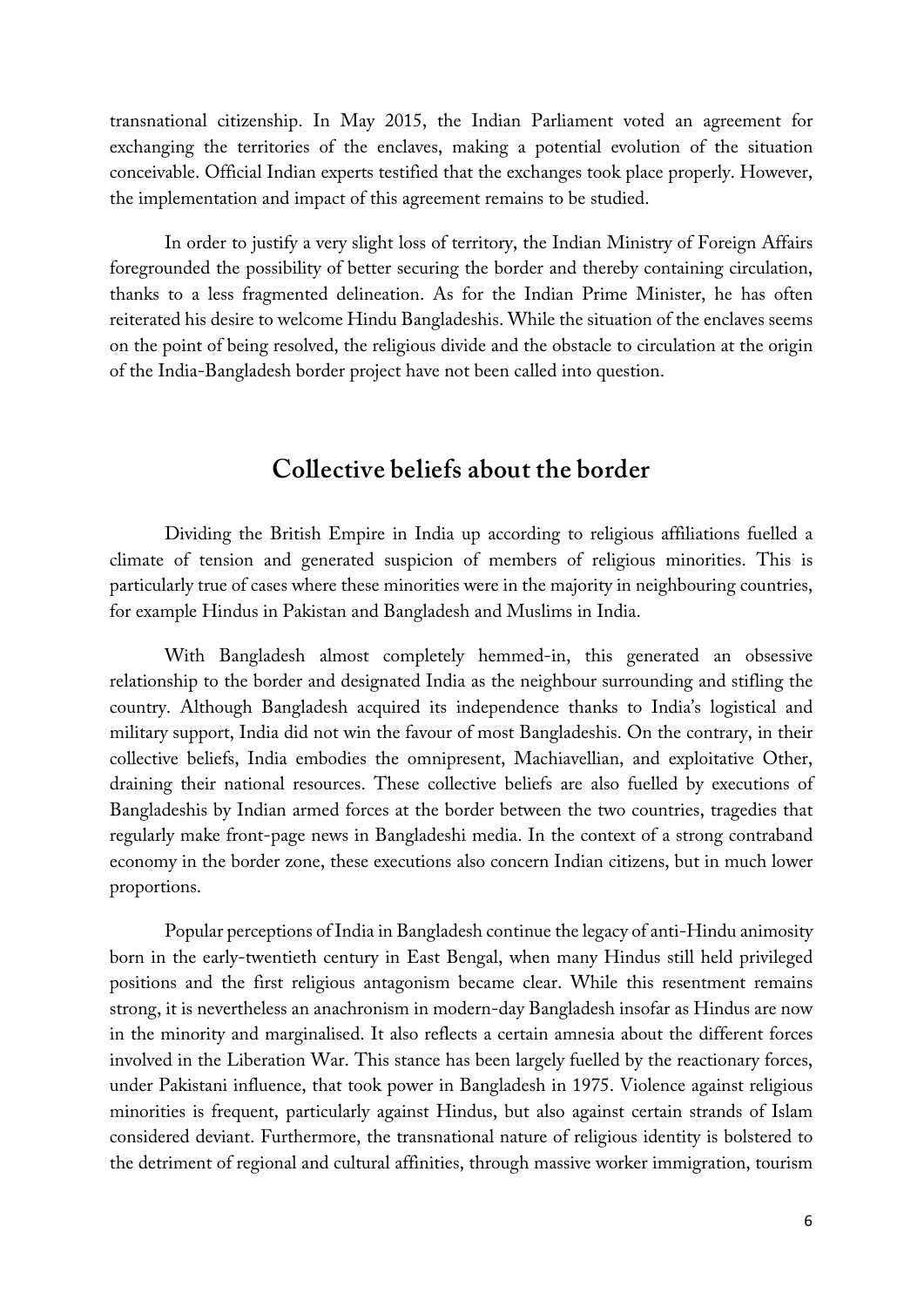of economic elites to the Middle East, and the establishment of satellite television, social networks, and religious schools supported by the oil emirates.

As for the Indians, the absence of any migration policy, <sup>3</sup> means the border maintains phantasies about risks of surges and destabilisation. The border separates the country from a threatening Other, perceived as a relay for terrorist activities and a support base for anti-Indian armed organisations. Indeed, Bangladesh was used as an arms supply route, and perhaps even a support base, by representatives of separatist groups from the United Liberation Front of Assam. However, this did not prevent the separatist movement in question from making opposition to Bangladeshi immigrants one of the rallying cries of its propaganda.

In the context of these fears and reactions against circulation from Bangladesh, a plan emerged to build a wall and ultra-secure border posts, following the North American model, with large avenues lit by powerful projectors. This plan has only been partially implemented to date, mainly at the border of the state of West Bengal. It flies in the face of both geomorphological and human realities. The border crosses huge rivers with shifting courses, mangroves, and steep hills on soft soil, not to mention, of course, the coast of the Bay of Bengal. Building a wall reflects a very map-based conception of territory, with no regard for human experiences and the topographical reality of the land.

This plan also ignores a political and economic reality where substantial numbers of Bangladeshi migrants have been made into a captive electoral base for local politics and into a labour force dependent on the business world. Is it in the best interests of the latter for illegal migratory flows to be stemmed or to be normalised?

## **Fragmenting land and identity**

The religious aspect gave ideological justification to Partition. The colonial administration's system for controlling land and tax was used to delineate the India-Bangladesh border. The enclaves were the legacy of Mughal administrative control, which had remained incomplete on its eastern fringes. These administrative units were then used by the British East India Company when it set up its tax system and again by the British Crown to delineate the border between the two countries.

This approach to tax, and later territoriality, based on administrative land divisions, caused deep upheaval throughout the peninsula and particularly in the so-called tribal regions

 $\overline{a}$ 

<sup>3</sup> Irene Khan, 'Population Displacement in South Asia: Advocating a New Approach', 2010, http://www.calternatives.org/resource/pdf/Population%20Displacement%20in%20South%20Asia%20- %20Advocating%20a%20New%20Approach.pdf Published online 25.12.2010, consulted January 28, 2017.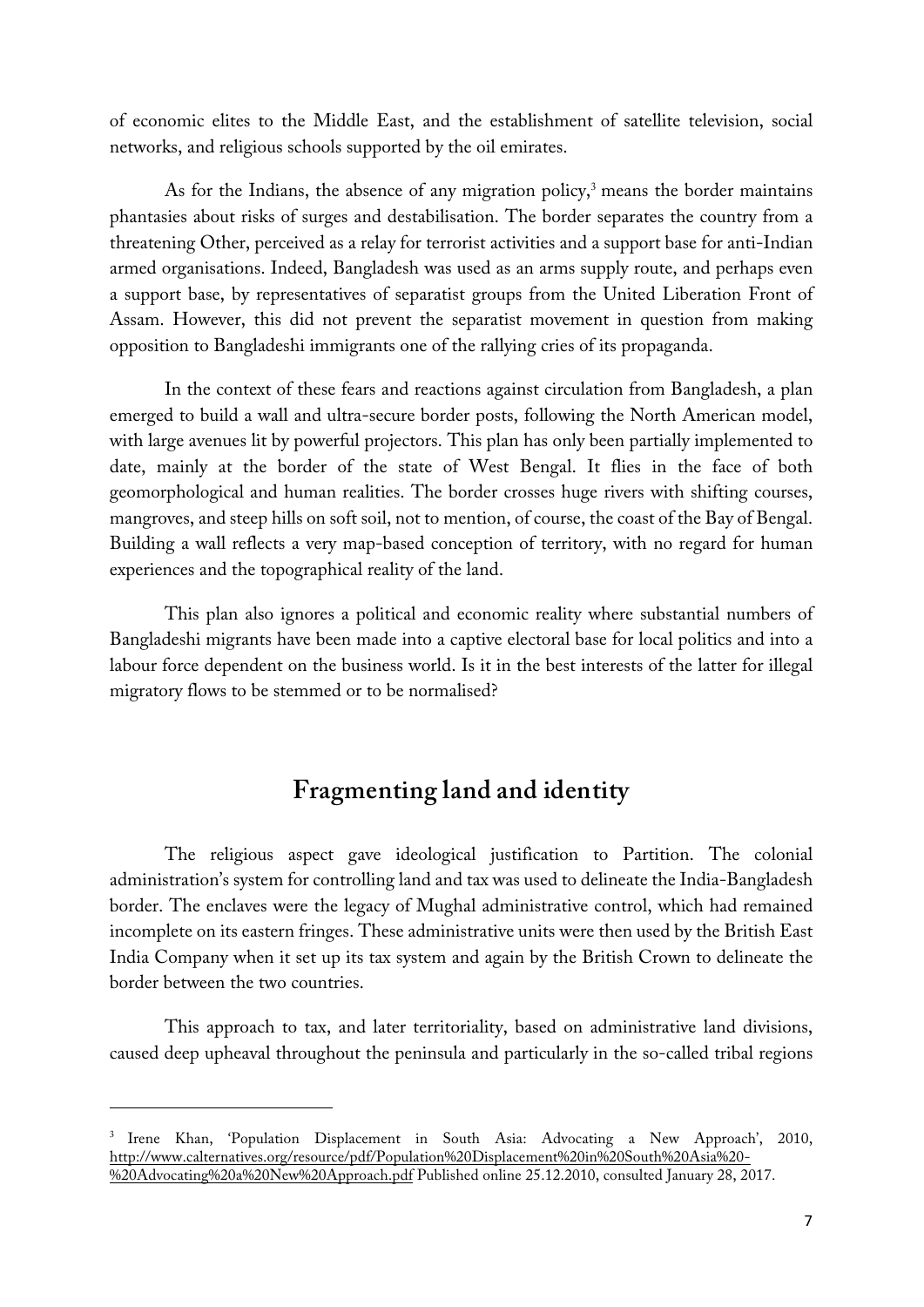of northeast India and Bangladesh. <sup>4</sup> Fixing tax based on administrative divisions of land redefined social affiliations. This was particularly clear in the Chittagong Hill Tracts, the southeast part of Bangladesh bordering India, where social structure was based on itinerant agrarian practices, collective ownerships of plots, and a system of tolls adapted to these practices. The reification of territorial units and sovereignty based on a fixed tax system reconfigured identity strategies, with effects that can still be seen today.<sup>5</sup>

Furthermore, in the 1930s, 'excluded areas' were created for regions with a tribal majority and these included the Chittagong Hill Tracts. The administration had discretionary power in these areas and there were restrictions on non-tribal populations settling there. The official aim of these 'excluded areas' was to protect tribal populations from predation by the plains populations. However, for the British colonial powers, it was also a way of ensuring direct control over the resources in these regions and creating buffer zones in the eastern confines of the empire.

The new, extremely restrictive, regime of circulation between the plains and hills regions hindered the multiple synergies at work between them – trade, matrimonial ties, etc. Excluding these tribal regions from the national political game then played a significant role in their marginalisation during decolonialisation. It also fostered antinomical identities between the populations of the hills and those of the plains, worsened by the stranglehold the respective armies on each side of the border had over these regions.

Territoriality was redefined in a way that essentialised topographical identities, setting the populations of the hills against those of the plains. In line with this opposition, there was also an exercise in administrative power that now worked only one-way: from the plains to the hills. Together, these two factors led to the idea that the hills' tribal identity was characterised by isolation and a simplistic nature, compared to the plains populations engaged in an evolving 'civilising' process.

This complex and fragmented regional context between India and Bangladesh was the backdrop for attempts to activate circulation corridors in the Bay of Bengal extending beyond the limits of current political zones. Can this be understood as a desire to overcome the obstacles that modern borders pose to human circulation?

 $\overline{a}$ 

<sup>4</sup> David Vumlallian Zou and M. Satish Kumar, 'Mapping a Colonial Borderland: Objectifying the Geo-Body of India's Northeast', *The Journal of Asian Studies*, vol. 70, n° 1 (February 2011), p. 141–170.

<sup>5</sup> Willem Van Schendel, 'The invention of the "Jummas": State formation and ethnicity in South Eastern Bangladesh', *Modern Asian Studies*, vol. 6, n° 1, (Feb. 1992), p. 95-128.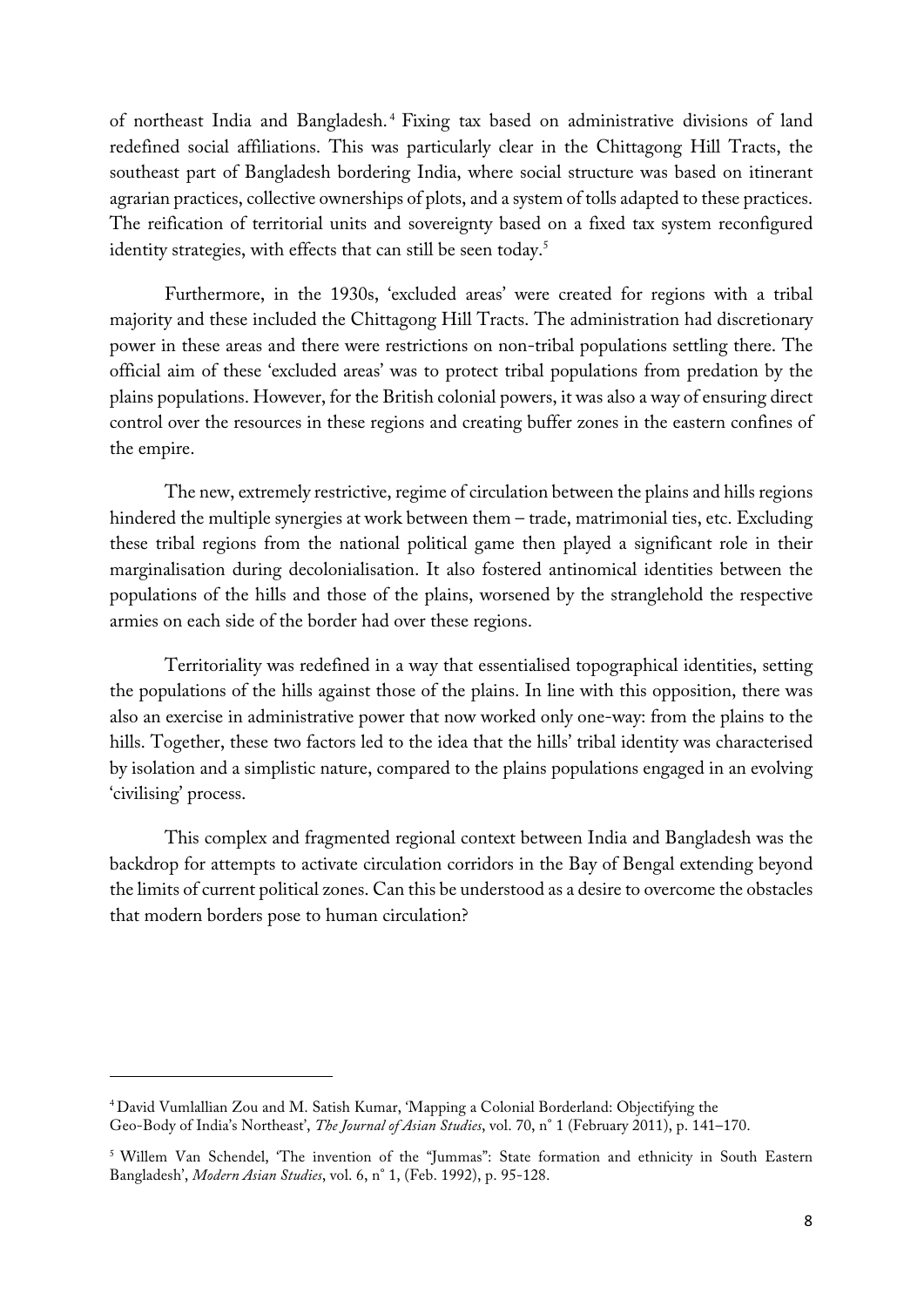#### **Reconfiguring the routes of the past**

A range of initiatives have contributed to a regional reconfiguration placing the Northern Bay of Bengal centre stage once again. These include plans: to build deep-water ports in Bangladesh and Burma, along with corridors leading there from China and India; for a trilateral motorway across India, Myanmar, and Thailand; to build Sittwe Port, connecting it with the state of Mizoram in India, near the port and special economic zone of Kyaukphyu under Chinese control, connected to a pipeline in Yunnan; to reopen the Chinese-Indian border post in Nathu La in Sikkim; and to reconstruct the Ledo Road (or Stilwell Road). Nepal and Bhutan, whose proximity to the Bengal Delta is often overlooked, are also affected by plans for corridors to the Bay of Bengal and human circulations of different types – labour, tourism, students, medical tourism, etc.

These projects look to the past for legitimacy, referring back to traffic routes such as the Southwestern Silk Road or the Ancient Tea Horse Road. However, the corridors they mention were often based on different trade structures and territorial divisions from those contemporary Nation-states want to establish. These corridors were made up of segments with overlapping regional political entities that contributed to this trade, while using their strategic position as a bargaining chip. The trade networks using these corridors extended beyond the limits of large political groups and, to some extent, escaped their control. These networks and circulations, established over the centuries before the Christian era and active until the nineteenth century, were not determined by control of administrative land divisions or by regional and religious exclusiveness.

These plans have met with varying degrees of fortune due to the geo-strategic power struggles of alliances between China and Pakistan, on the one hand, and, since the 2000s, India, Japan, Australia, and the United States on the other, with Bangladesh and Burma using their cooperation as a bargaining chip. Moreover, India has long proved reticent to opening up its borders to China, as the two countries continue a long-standing dispute in which the Chinese government refuses to recognise the validity of the border in question, known as the McMahon line.

These plans show how flows and traffic routes persist above and beyond political divisions and any resulting fragmentation. However, while the countries in the Northern Bay of Bengal are looking to rebuild the traffic routes within this space, the territoriality created by the contemporary borders of these Nation-states is an impediment to this project. Although the trans-regional circulation of goods and raw materials lies at the heart of these projects, the question of human circulation has not been addressed.